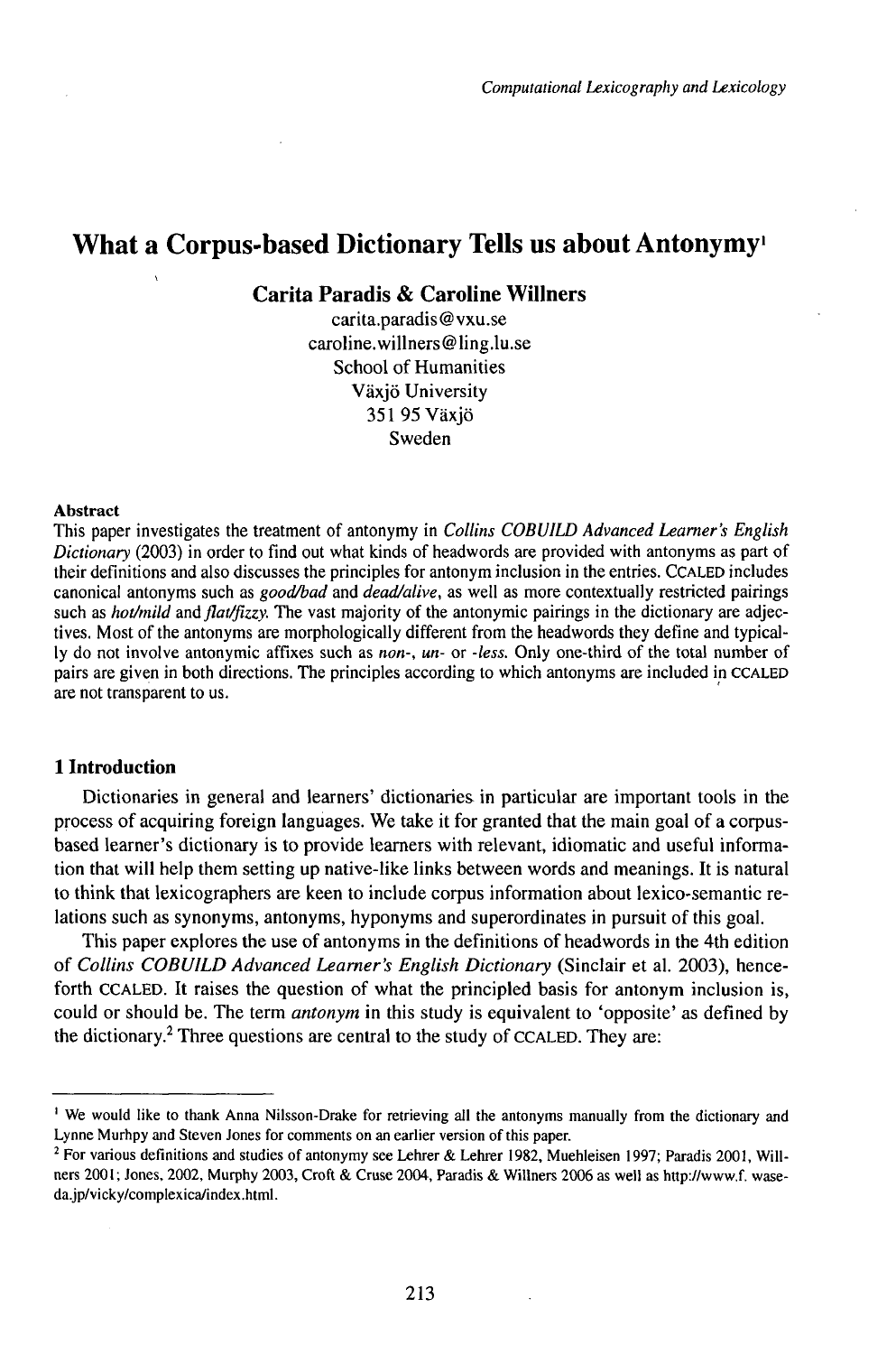(i) What kinds of headwords are provided with antonyms?

(ii) Do the meanings of the antonymic pairs tell us something about the lexical structure of antonymy in English?

(iii) What do the antonymic pairings tell us about the lexicographic principles involved in selecting antonyms for inclusion?

There are several reasons for selecting CCALED. The first and most important reason is that CCALED is corpus-based. The dictionary has a comparatively long tradition of approximately two decades of using real text as a basis for the compilation of the dictionary, and the corpus aspect plays an important role in the promotion of the dictionary. It is therefore interesting to see how this might be reflected in the selection and inclusion of antonyms. The dictionary takes pride in making principled use of the gigantic 520-million corpus, the *Bank of English.* The founding Editor-in-Chief John Sinclair points out that 'decisions about which words to include as headwords in the dictionary, which meanings to draw attention to, which phrases to recognize as settled expressions in the language, and many other issues, are directly informed by the *Bank ofEnglish'(CCALED* vii-x). It is also stated in the introduction to the dictionary that the corpus information is at the heart of each entry and special software has been developed to help the lexicographers to make decisions about different senses of words, the language of the defintions, the choice of examples and the grammatical information, i.e. the information given in the margins. Furthermore, it is pointed out that the corpus enables the lexicographers to make decisions with confidence and accuracy (2003: ix-x). As dictionary users we take this information to mean that the lexicographers are dealing with lexicosemantic structures such as antonymy in naturally occuring contemporary language in a principled text-informed way. However, since we have not been able to find any explicit information about the principles for selecting and including antonyms, neither in the introduction to CCALED nor in *Looking up,* the manual for the first edition (1987), we set out to examine the choice of antonyms in order to uncover the working methods.

The second reason for choosing CCALED is that it is a learner's dictionary, and learners of languages are eager to learn lexical antonyms in pairs (e.g. *full-empty, light-dark).* Antonym drills are common in language learning curricula and knowledge of antonymy is necessary for textual competence (Halliday & Hasan 1976). Therefore, it seems reasonable to assume that lexicographers who compile learners' dictionaries give antonymy special attention. Thirdly, the COBUELD project is couched in the structuralist framework for which lexical relations, both paradigmatic and syntagmatic, between words are foundational for the theoretical approach to meaning. Finally, CCALED has a practical advantage over most other dictionaries in that lexical relations are specified in the margin and therefore easy to spot and retrieve from the book.

The purpose of this paper is thus to give a short description of the treatment of antonyms in this corpus-based dictionary, to raise the question of how lexicographers use or could use a huge corpus as a guide to the selection of antonyms and more generally to encourage a discussion of the nature and structure of antonymy in language.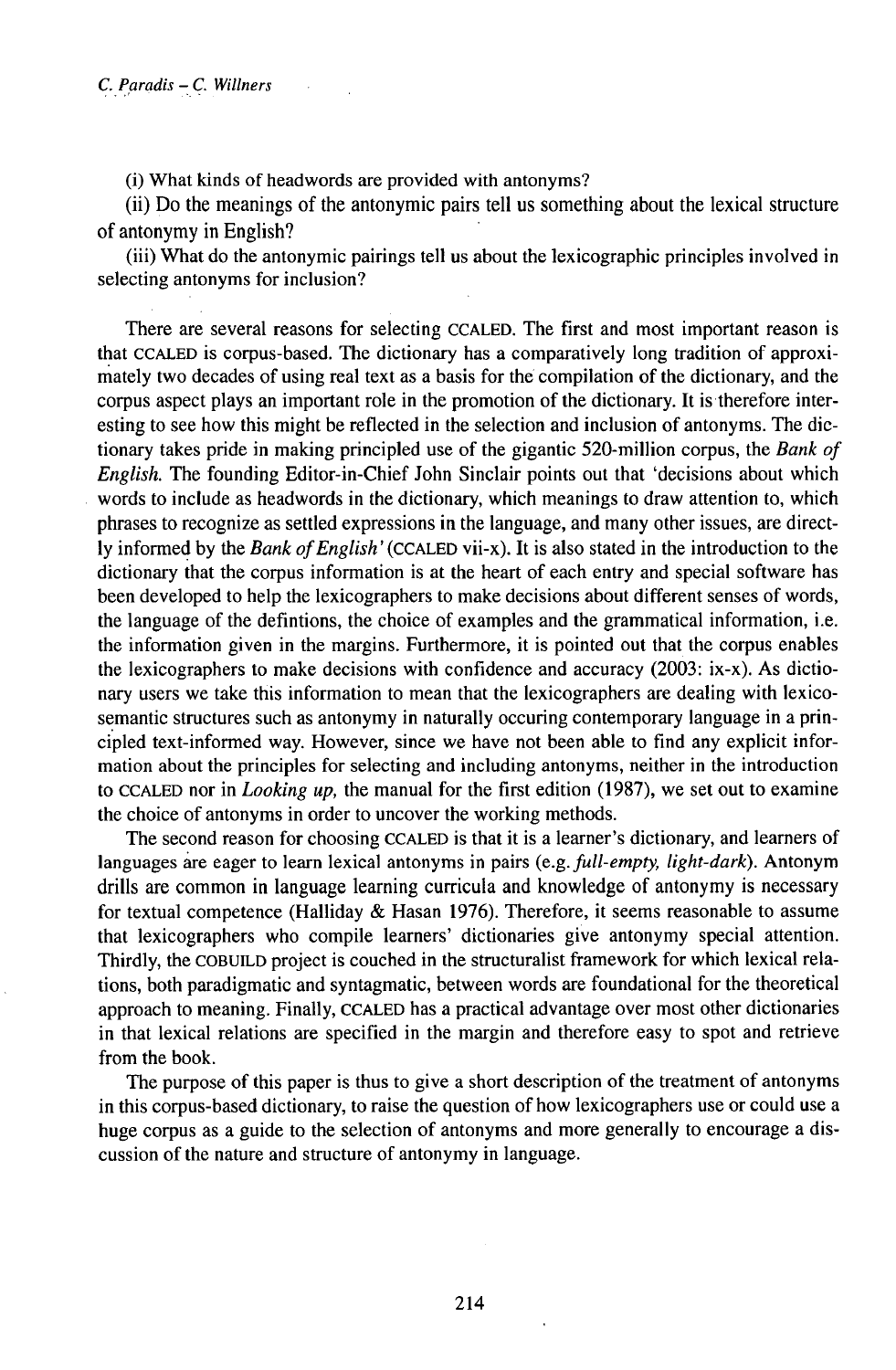## **2 Collins COBUILD Advanced Learner's English Dictionary (4th edition)**

CCALED contains more than 110 000 words, selected from *The Bank of English*. The meanings and uses of every headword are presented through definitions and real examples from the corpus. The dictionary also gives additional information about synonyms, antonyms, superordinates and grammatical patterns in a separate column. For instance, the meaning of the headword *hazardous* is defined as follows 'something that is hazardous is dangerous, especially to people's health or safety'. The example from the corpus is: *They have no way to dispose ofthe hazardous waste they produce.* The definition in the separate column says that *hazardous* is an adjective. *Safe* is offered as the antonym of *hazardous* and *dangerous* as its synonym.

In contrast to *hazardous,* there are words that take up more space in the dictionary because they have many senses. *Light* is an example of a word that has more than one headword, each with several senses provided with different antonyms in the margin, *heavy, dark, deep* and *serious.* Together with the definitions, the example sentences and possible synonyms and grammatical patterns, these antonyms are there to account for the meanings and uses of *light* and to guide learners in their attempts to get a good grasp of the structure of the vocabulary of English as a foreign language.

## **3 Antonyms in** CCALED

All in all, we found and investigated 1750 antonym pairs in CCALED. The headwords that have antonyms were examined with respect to (i) what word class they belong to, (ii) what their semantic characteristics are, (iii) what the distribution of affixal antonyms are, (iv) whether both members of the antonym pairs are presented as each other's antonyms and, finally, (v) whether the principles for the choice of antonym pairs are transparent and shed light on the structure of antonymy in the English vocabulary. This section deals with the above five issues in turn.

Firstly, the distribution of headwords with antonyms across word classes is shown in Table 1. Antonyms are most often given for adjectives. More exactly, 1 031 out of the 1 750 (59%) headwords are adjectives. Within the group of adjectives with antonyms, 95% (977 out of <sup>1</sup> 031 ) are gradable, either scalar adjectives such as *big/small* or non-scalar adjectives such as *dead/alive* (Paradis 2001). The remaining 5% (54 out of <sup>1</sup> 031) of the adjectives are non-gradable such as *abstract/concrete andfemale/male.*

| Word class        | Antonym given |    |
|-------------------|---------------|----|
| <b>Adjoctives</b> | 1 031         |    |
| Nouns             |               |    |
| Verbs             | ኃሳ            |    |
| Others            | 82            |    |
| Total             | 750           | 00 |

**Table 1.** The distribution of antonyms across word classes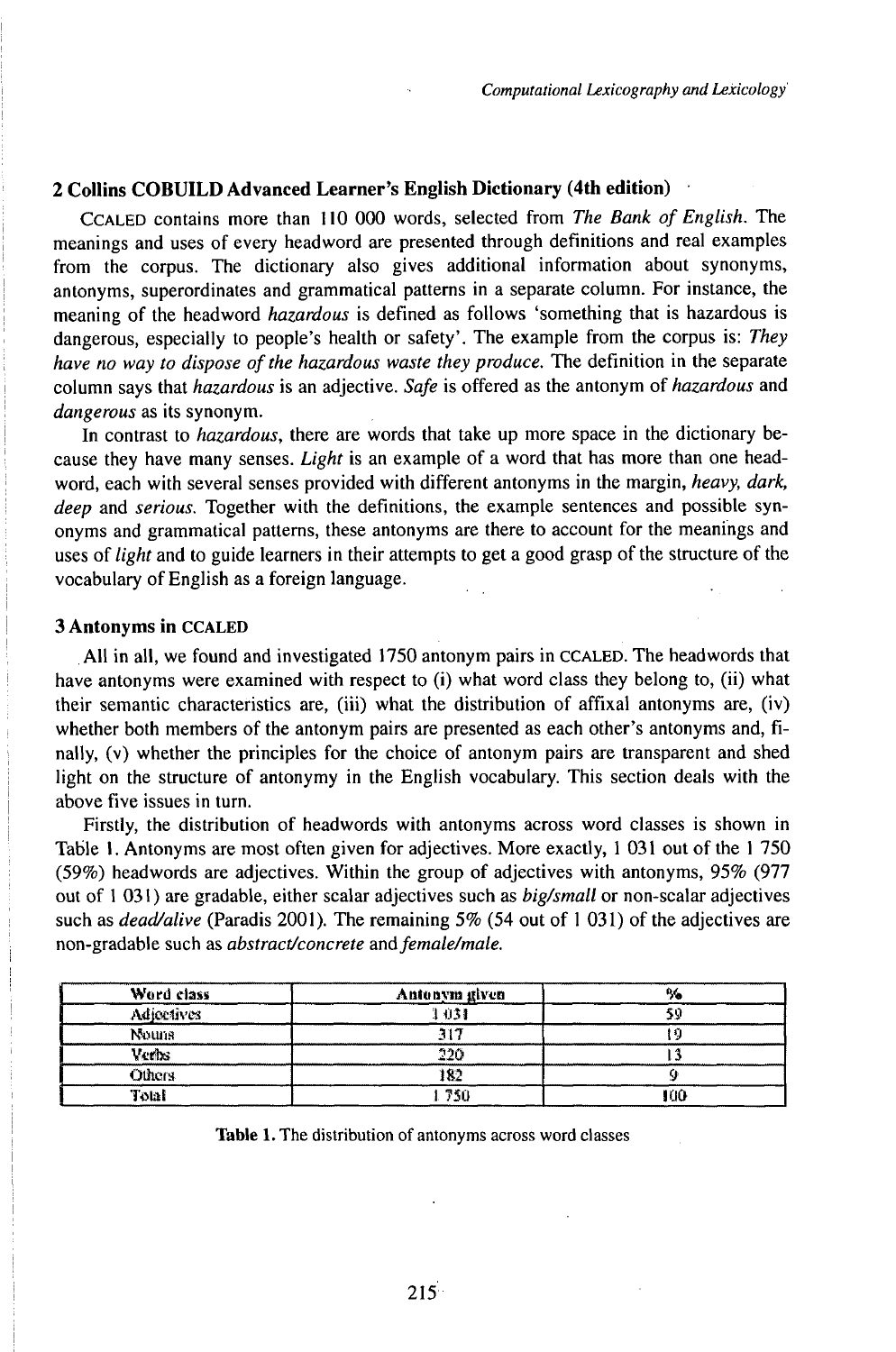It is hardly surprising that adjectives are the most common headwords for which antonyms are given. The reason is that a large number of adjectives typically denote single properties, whereas many nouns typically signify complex meanings with many properties. Typically antonymous adjectives are thus maximally similar in their meanings but differ in signifying opposite aspects or two directions on the same dimension. For instance, *big* and *small* are both associated with the content domain of SIZE on a SCALE, and *dead* and *alive* are associated with EXISTENCE construed on either side of a BOUNDARY. The conceptual simplicity of the content expressed in combination with a configuration of SCALE or BOUNDARY invokes binary contrast and makes it a prominent mode of construal. It is not equally natural for most non-gradable adjectives to form pairs, since many of them are derived from nouns and thereby inherit complex meaning structures. For instance, what would be a natural antonym *offinancial, linguistic, pictorial* or *dental* from a lexico-semantic point of view? A possibility would of course be lexicalizations with the affix *non-,* which turn meanings into their mirror images 'not being X'. However, the productivity of the *non*-prefix in word formation makes it less useful and less informative in dictionary entries. Furthermore, there are also non-gradable meanings that readily lend themselves to binary contrast. *Abstract/concrete* and *female/male* are examples of such conventionalized lexical binarity. Both pairs indicate how people categorize phenomena in the world and/or how the nature of the world forces us to categorize things accordingly.

With respect to the principles for antonym inclusion in the entries, it deserves to be mentioned that many of the most obvious pairs are included, such as *big/small, strong/weak* and *bad/good.* Some of them are given in both directions in a symmetrical fashion such as *strong* for *weak* and *weak* for *strong. Small* is given as the antonym of *big* and *large,* while only *large,* but also *major,* are given as antonyms of *small.* Such apparent discrepancies made us wonder whether the corpus is the source of information about there being some kind of stronger relationship between *small* and *large* and *major* than between *small* and *big.* Among other antonyms, *strong* is given *weak* and *slight. Weak* returns *strong,* while *slight* does not. We fail to see a clear pattern in the choice of antonyms and the symmetry of presentation and will therefore come back to this problem of reversals and symmetry later in this section. *\*

The nominal meanings can be grouped into abstract and concrete notions. Most of the nouns (71%) denote abstract meanings and the rest (29%) denote concrete meanings. There are abstract pairs such as *victory/defeat, advantage/disadvantage, aggression/gentleness, pessimism/optimism, absence/presence* and there are concrete pairs such as *borrower/lender, buyer/seller, hero/villain, highbrow/lowbrow, (big) fish/(small) fry and <i>dog/bitch*. Again, the majority of the antonymic nouns are associated with simple content structures, which point up binarity, just like most of the adjectives do.

The majority of the verb meanings refer to bounded events and actions, e.g. *accept/reject, agree/disagree,* but there are also scalar ones such as *diminish/increase, criticize/praise.* Only a few of the verbs have stative meanings, e.g. *hate/love, like/dislike* and *dread/look forward to.* The semantic patterns are again similar to the adjectival and nominal meanings in being conceptually simple with a natural tendency to bisect the domain or form opposite poles on a scale. The final category, named 'others' which mainly contain temporal, direc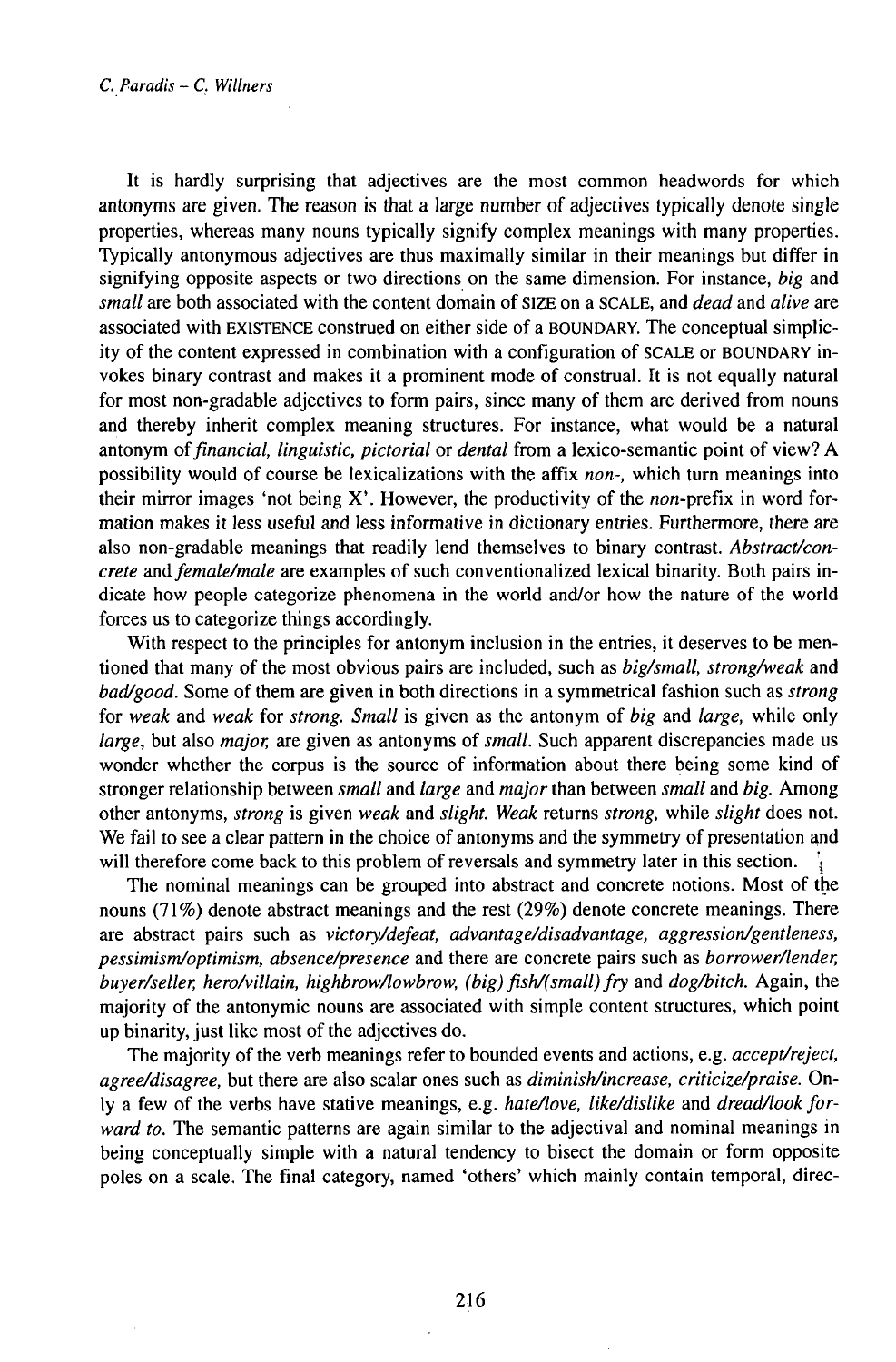tional and locative prepositions and adverbs such us *in/out, up/down, before/after* has not been given any attention in this study for reasons of space limitation.

Furthermore, we investigated how many of the antonym relations are given in both directions. Of all the antonym relations in the dictionary, only 37% are given in both directions. Examples of pairs that occur in both directions are *dead* $\leftrightarrow$ alive, *bad* $\leftrightarrow$ *good, broad* $\leftrightarrow$ *narrow, clean*←>dirty, *dark←>light, dry←>wet, hard←>soft, heavy←>light, large←>small.* But quite unexpectedly, we found  $big\rightarrow$ *small* but not *small* $\rightarrow$ *big* and *little* $\rightarrow$ *big* but not *big* $\rightarrow$ *little* and we found only *cheap→expensive, cordial→hostile, cruel→kind, difficult→easy, dry→sweet, dusk-^dawn, old-^new, hate—^love, nasty—^nice, dull—^interesting, dull^>sunny, dull*→sharp, *false*→true, *full→empty, odd→even, sad→happy, safe→dangerous, short→tall, profound—^shallow, stale^fresh, dog^>bitch* in that order. In our opinion as non-native speakers of English, all these pairs deserve to be reversed. Again, it is not clear to us why these pairings should be helpful for the learner in the above directions only. One reason may be that antonyms are given to disambiguate uses of an entry. For instance, the reason why *interesting* and *sunny* are offered as antonyms of *dull* may be to distinguish the two senses of *dull,* and this disambiguating function is not considered to be necessary for *sunny* and *interesting.* Also, there are cases where the reason for the unidirectionality is understandable. For instance, *underwhelmed*—*>overwhelmed* are given in this direction only. The reason is likely to be that *underwhelmed* is a comparatively new coinage, which plays on the relation of antonymy and is possible just because such relations are conventionalized modes of construals. This is also an argument that such contrast relations exist above and beyond words at a *,* more abstract level of relations of thought.

Morphologically derived antonym relations are rarely reversed, but there are differences within this category too. Antonyms of headwords containing the prefix *in-* are reversed in 35% of the cases and *un-* in 16% of the cases, but non-entries are never reversed. There is no lexicographical need for non-prefixed words to be reversed, since the prefix *non-* operates in a similar fashion to the logical negator, i.e. without any collocational restrictions or constrained interpretations. Intrinsic binarity in a domain opens up for two possibilities only. This is clearly the case for affixed antonyms. *Un-* as a prefix is almost always the opposite of the root that follows *un-,* except for words such as *uneasy* and *uncouth.*

Out of the total number of headwords with antonyms, 638 involve a prefixed word. Apart from truly sublexical prefixes, such as the ones mentioned above, there are also prefixes that are lexical such as *left-click/right-click* and *overground/underground.*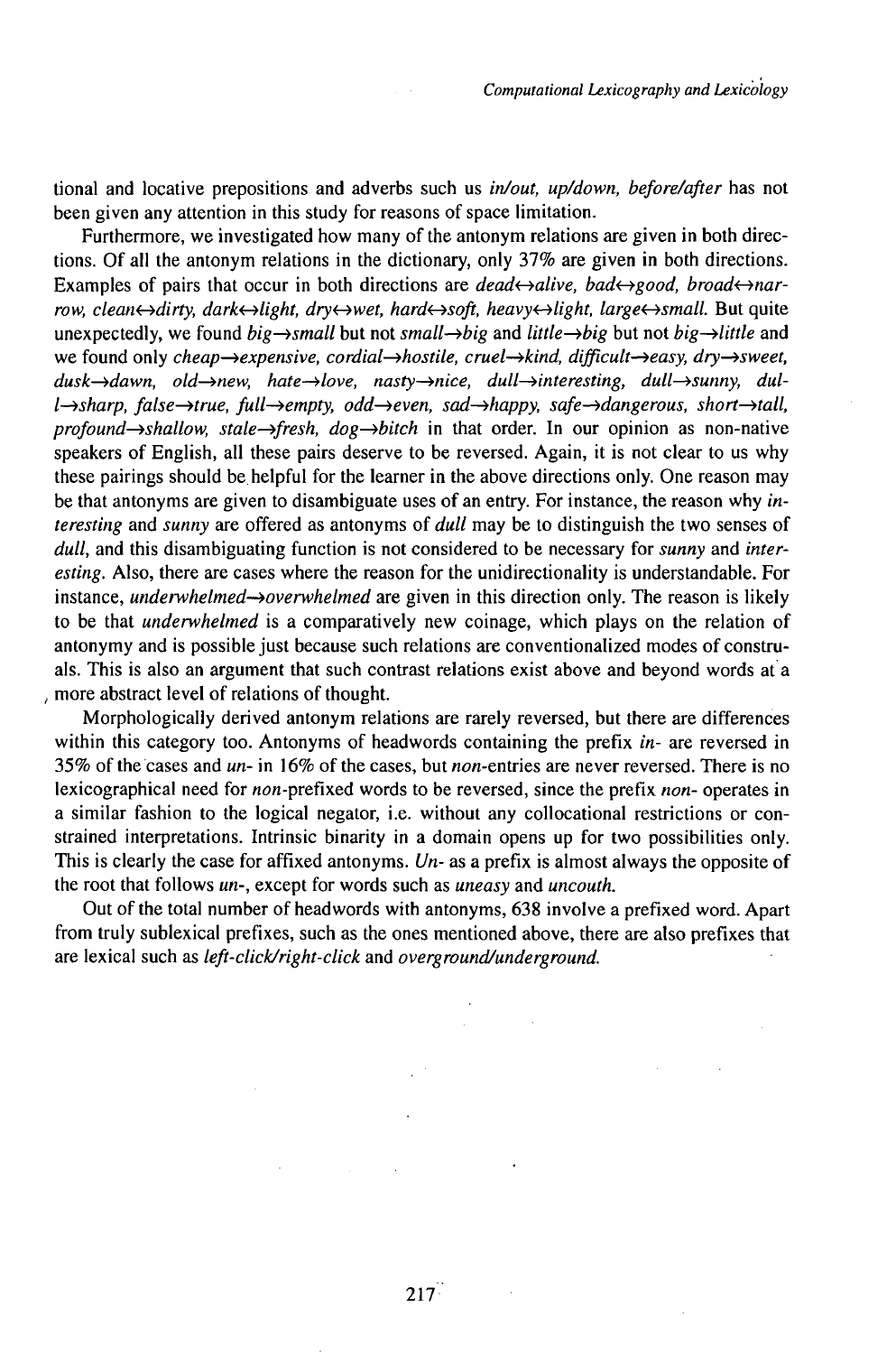

**Figure 1.** The distribution of prefixes in the entries with antonyms

As Figure <sup>1</sup> shows, the prefix *un-* is the most commonly used prefix with accompanying antonyms - one third of all prefixed antonyms are formed with that prefix. Some antonymous pairs require the attachment of only one prefix to create an opposite meaning: *paid/unpaid,* whereas other pairs demand a prefix for both words, such as *down-river/up-river, overground/underground,* as Figure <sup>1</sup> shows. Antonyms with suffixes are less common. We found ninety-nine pairs altogether. Seventy-five of the pairs have preposition-like additions, e.g. *check in/check out, mark down/mark up, stay in/go out* and *turn on/turn off.* Among the other twenty-four pairs, many are of the *-fuU-less* type, e.g. *carefuUcareless, emotionless/emotional, joyless/joyous, noiseless/noisy.*

## **5 Conclusion**

The potential outcome of this investigation is that there are clear similarities across the meanings of the headwords that are defined by antonyms. They are all what we might call inherently binary because they map on to simple content structures and they are construed according to a scale or a boundary. The majority of the headwords with antonyms are adjectives. The principles for what antonyms are included in the dictionary are not transparent to us in spite of the fact that we have scrutinized the dictionary manually from cover to cover. One of the main purposes for a learner's dictionary such as CCALED is to guide learners in their attempts to get a good grasp of the structure of the vocabulary of English. Being a corpus-based dictionary, lexicographers should make principled use of the huge text corpora they have at their disposal nowadays.<sup>3</sup>

<sup>3</sup> Paradis & Willners (forthcoming) suggest a corpus-based method that could potentially be useful for selecting antonyms for inclusion in dictionaries.